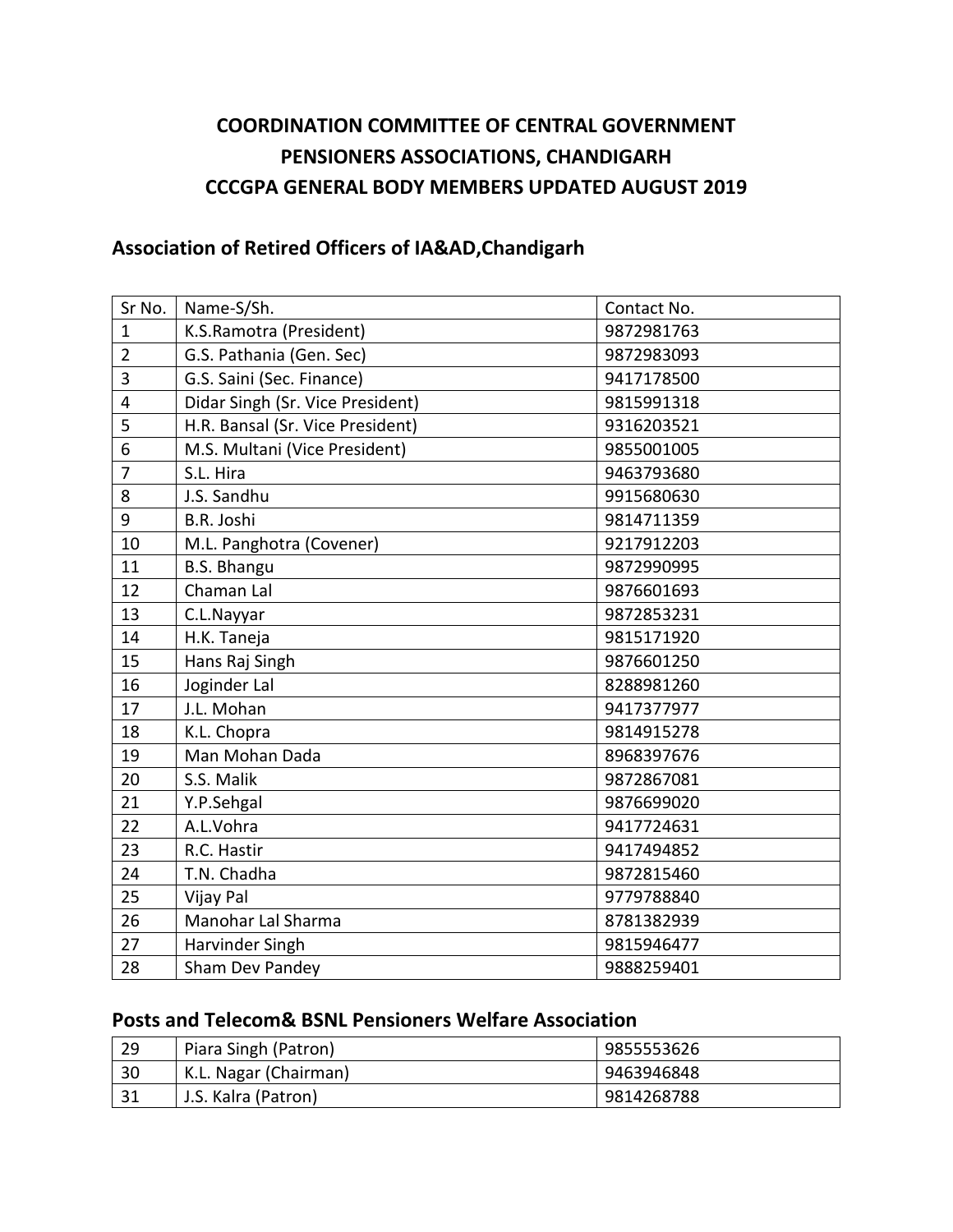| 32 | Tarsem Paul (President)                  | 9463954880   |
|----|------------------------------------------|--------------|
| 33 | O.P. Bhardwaj (Sr.Vice President)        | 9814112911   |
| 34 | Joginder Singh (Sec. General CCCGPA)     | 9417008686   |
| 35 | N.S Sahni (Vice President)               | 0172-2213297 |
| 36 | Kirpal Singh (Vice President)            | 9417000067   |
| 37 | N.D. Arora                               | 9463946706   |
| 38 | G.R. Sood (Assistant Gen. Secretary)     | 9815761275   |
| 39 | Surinder Singh Saini (Secretary Finance) | 9463300180   |
| 40 | R.D Gambhir                              | 9417419333   |
| 41 | <b>Gurmail Singh</b>                     | 9417600051   |
| 42 | Pritam Singh                             | 9465222211   |
| 43 | Surjit Singh                             | 9914013376   |
| 44 | <b>Baldev Singh</b>                      | 9417400019   |
| 45 | K.C.Bhagat                               | 9417380055   |
| 46 | Joginder Singh Saini                     | 9417317556   |
| 47 | K.S. Saini                               | 9417769696   |
| 48 | Lokesh Chopra                            | 8527131124   |

# **Customs & Central Excise Pensioners Welfare Association**

| 49 | R.K. Duggal (President)          | 8054663777 |
|----|----------------------------------|------------|
| 50 | G.S. Minhas (Sr. Vice President) | 9814272584 |
| 51 | H.L. Bhardwaj (Gen. Secretary)   | 9814475397 |
| 52 | Roop Singh (Joint Secretary)     | 8472432651 |
| 53 | Jaswinder Singh (Org. Secretary) | 9646599252 |
| 54 | Prem Kumar (Secretary Finance)   | 9872222458 |
| 55 | A.P. Duggal                      | 9872490474 |
| 56 | H.S.Rana                         | 9417869639 |
| 57 | Anil Kumar Sood                  | 8054560145 |
| 58 | S.C. Duggal (Vice President)     | 9888027311 |
| 59 | G.S.Kapur (Secretary)            | 9417033862 |
| 60 | S.K. Jan                         | 9316811054 |
| 61 | Ashwani Kapoor                   | 9815822156 |
| 62 | Charanjit Singh                  | 9876600934 |
| 63 | P.K. Malhan                      | 9872993166 |
| 64 | M.L. Bhagat (Vice President)     | 9471291366 |
| 65 | V.K. Seth (Secretary)            | 9501299900 |
| 66 | Y.P. Gupta                       | 8427022207 |

# **Para Military Retired Officers Association**

| l 67 | K.J.S. Cheema (Chairman)         |            |
|------|----------------------------------|------------|
| -68  | Amarjeet Singh Sidhu (President) | 9855169777 |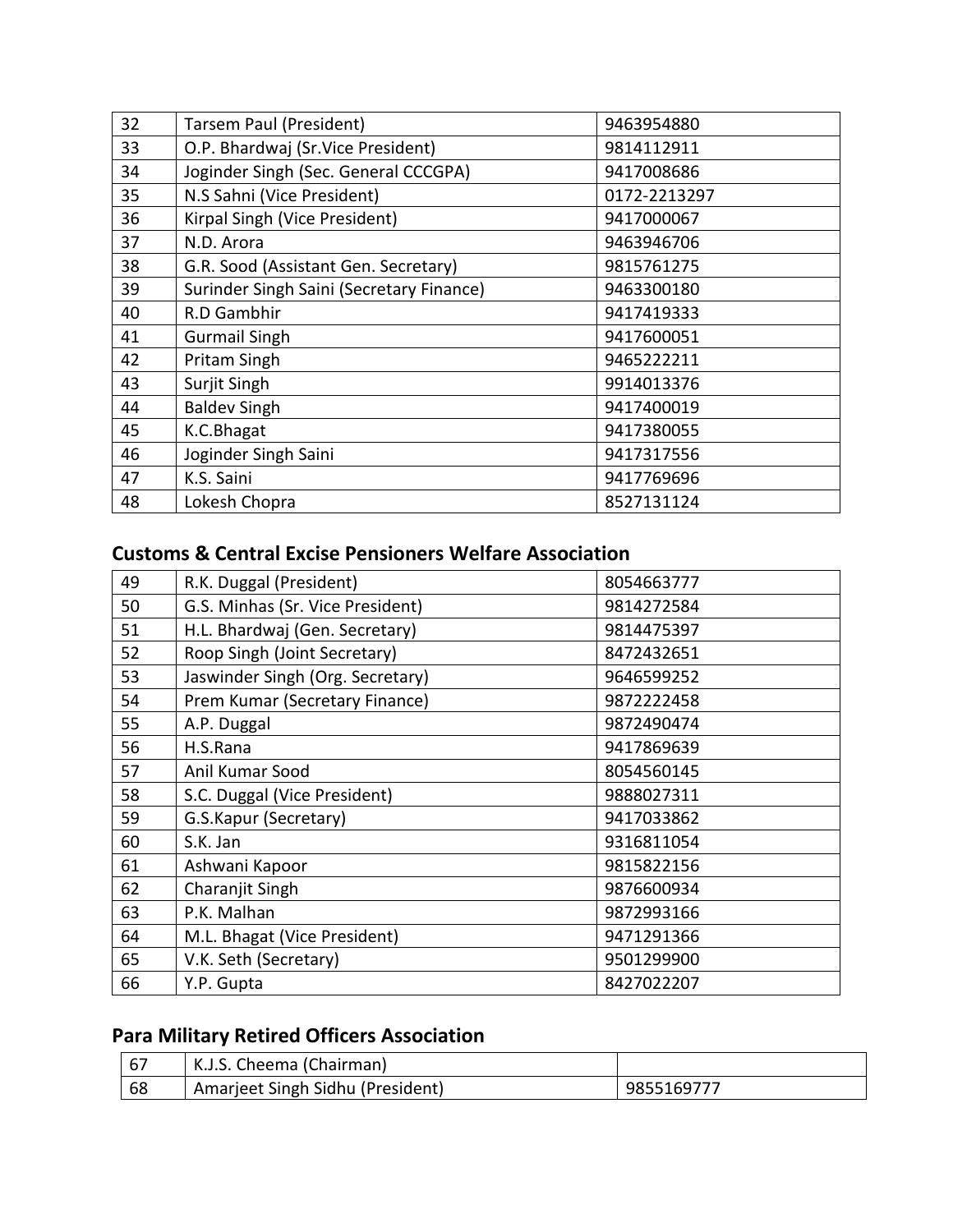| 69 | G.S. Virk (Vice President)             |              |
|----|----------------------------------------|--------------|
| 70 | Jasbir Singh Sandu (General Secretary) | 9417695957   |
| 71 | Harbhajan Singh (Joint Secretary)      | 9878375611   |
| 72 | Charanjeet Singh (Secretary Finance)   |              |
| 73 | B.S. Gill                              |              |
| 74 | G.S. Saini                             |              |
| 75 | K.L Sharma                             |              |
| 76 | P.S. Bedi (Patron)                     | 0172-2604002 |

#### **Defence Accounts Pensioners Welfare Association**

| Sr.No. | Name(S/Sh.)                     | <b>Contact No.</b> |
|--------|---------------------------------|--------------------|
| 77     | Jaspal Singh (President)        | 9815226310         |
| 78     | B.S. Nandha (General Secretary) | 9146578822         |
| 79     | S.B. Kaushik                    |                    |
| 80     | Nar Singh Dass                  | 9417062161         |
| 81     | D.S. Dheer                      | 9888174505         |
| 82     | Surinder Singh                  |                    |
| 83     | K.S. Bains                      | 9815087222         |
| 84     | Vir Singh                       |                    |
| 85     | Vakil Singh                     |                    |
| 86     | Harbans Singh                   |                    |

# **Retired Officers of India Audit & Accounts Association Panchkulla**

| 87 | K.L. Sabharwal (Chairman)       | 9814991919  |
|----|---------------------------------|-------------|
| 88 | K.K Chatrath (President)        | 01722556773 |
| 89 | H.R. Sharda (General Secretary) | 9876426609  |
| 90 | M.L.Jamwal (Secretary Finance)  | 9417512785  |

# **Central Govt. Pensioners Welfare Society**

| 91 | Jagtar Singh (General Secretary) | 9216503532         |
|----|----------------------------------|--------------------|
| 92 | M.C. Jindal                      | 6280787875         |
| 93 | Surinder Singh                   | 9463300120         |
| 94 | M.S. Toor                        | 9876111633         |
| 95 | A.S. Balgir                      | 9316445109         |
| 96 | A.S. Sandhu                      | 9464041405/2662508 |
| 97 | B.R. Bajaj                       |                    |
| 98 | Raghbir Singh                    |                    |
| 99 | A.K. Bhatia                      |                    |